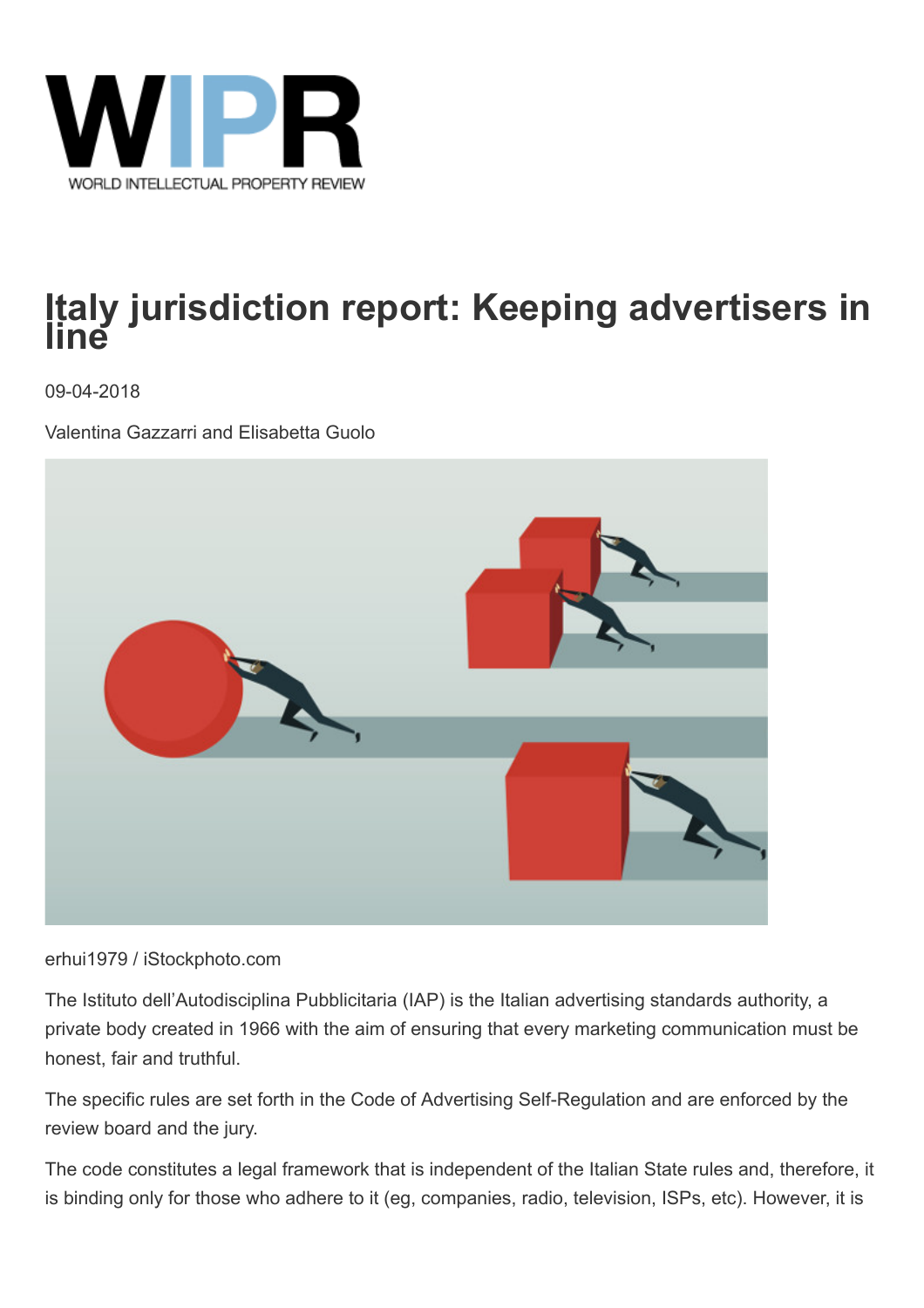predictable that the code and decisions by the jury also produce effects for those working with the associates.

The code protects the interests of consumers and competitors.

In particular, companies are granted protection of their interest in differentiating their commercial proposals and, above all, in defending their IP and related values. In this regard, the following decision is of particular relevance.

In 2014, the jury held that advertising broadcasted by Fiat Group Automobiles (now FCA) infringed articles 13 and 14 of the code. The advertiser was deemed to have unduly exploited the reputation and the corporate image of a competitor through a marketing communication, which was similar to that transmitted by the competitor itself and had a defamatory effect.

In particular, the tagline "Panda Cross. Italia, Land of Panda" (a Fiat car model) clearly recalled Volkswagen's advertisement "Audi. Italia, Land of Quattro". Moreover, the Italian advertising included the scene of a Panda crossing rough terrains and woods, while a voiceover was ironically suggesting that Italy is not a country known for its forests but, on the contrary, Italians need a car that can be easily parked in the downtown (Decision no. 89/2014).

In this case, despite the Italian advertising sounding ironic and funny, the IAP decided to defend Volkswagen's corporate image and brand reputation against undue exploitation and denigration.

These values, connected to IP, are also defended by article 15, concerning comparative advertising. Through this provision, every undue reference to the products of competitors and related trademarks is forbidden.

It can be seen from the above that the code is not an exemption to trademark and unfair competition laws.

#### **Limitation on use**

The code's rules also represent a "limitation" on trademark use by rights owners, when the IAP deals with misleading advertising.

"The code's rules also represent a "limitation" on trademark use by rights owners, when the IAP deals with misleading advertising."